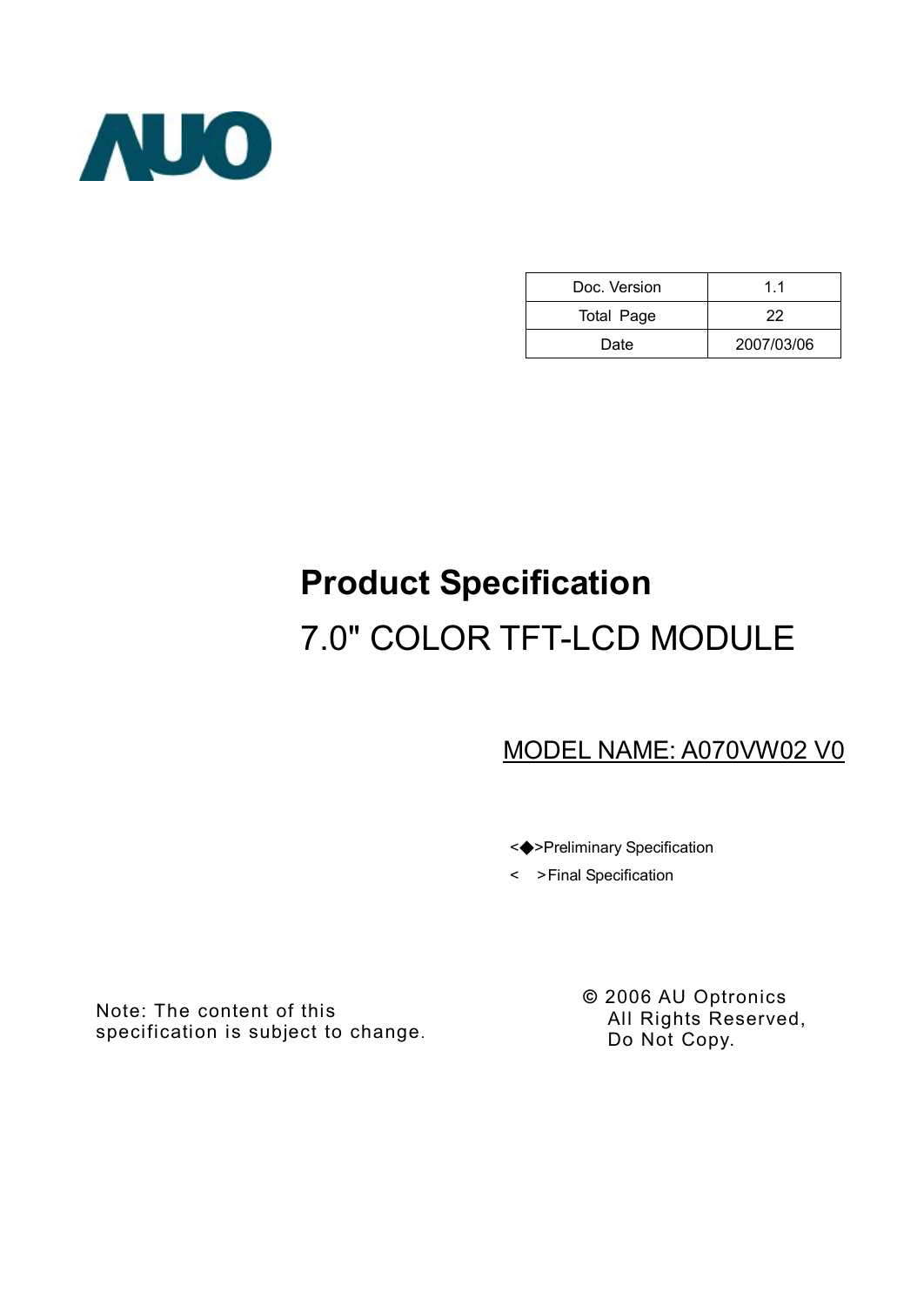

## **Record of Revision**

| <b>Version</b> | <b>Revise Date</b> | Page           | <b>Content</b>                                                    |  |
|----------------|--------------------|----------------|-------------------------------------------------------------------|--|
| 0.0            | 2006/04/07         |                | First draft.                                                      |  |
| 0.1            | 2006/05/03         | 5              | Modify thickness to 6.7mm.                                        |  |
|                |                    | 5              | Revise weight                                                     |  |
| 0.2            | 2006/05/10         | 6              | Update mechanical drawing                                         |  |
|                |                    | 17             | Revise optical specifications                                     |  |
| 0.3            | 2006/05/17         | 13             | Add VS timing diagram for HV mode timing                          |  |
| 0.4            | 2006/05/19         | 21             | Add packing form                                                  |  |
|                |                    | 14             | Remove power on/off sequence                                      |  |
| 0.5            | 2006/06/05         | 19             | Revise heat shock condition                                       |  |
|                |                    | 5              | Modify surface treatment description                              |  |
|                | 2006/08/05         | $\overline{7}$ | Modify the outline drawing for rear side                          |  |
| 0.6            |                    | 9              | Define IDD value                                                  |  |
|                |                    | $15 - 18$      | Revise touch panel specifications                                 |  |
|                |                    | 19             | Revise the note of RA test                                        |  |
| 0.7            | 2006/08/15         | $13 - 14$      | Update timming value                                              |  |
|                |                    | 9              | Update absolute maximum rating                                    |  |
| 0.8            | 2006/10/26         | 9              | Define LED lifetime                                               |  |
| 0.9            | 2006/10/30         | 8              | Revise the pin assignment, EDID pins are reserved but not connect |  |
| 1.0            | 2007/01/17         | 7              | Make the outline drawing be clear                                 |  |
| 1.1            | 2007/03/06         | $\overline{7}$ | PCBA outline modify                                               |  |
|                |                    |                |                                                                   |  |
|                |                    |                |                                                                   |  |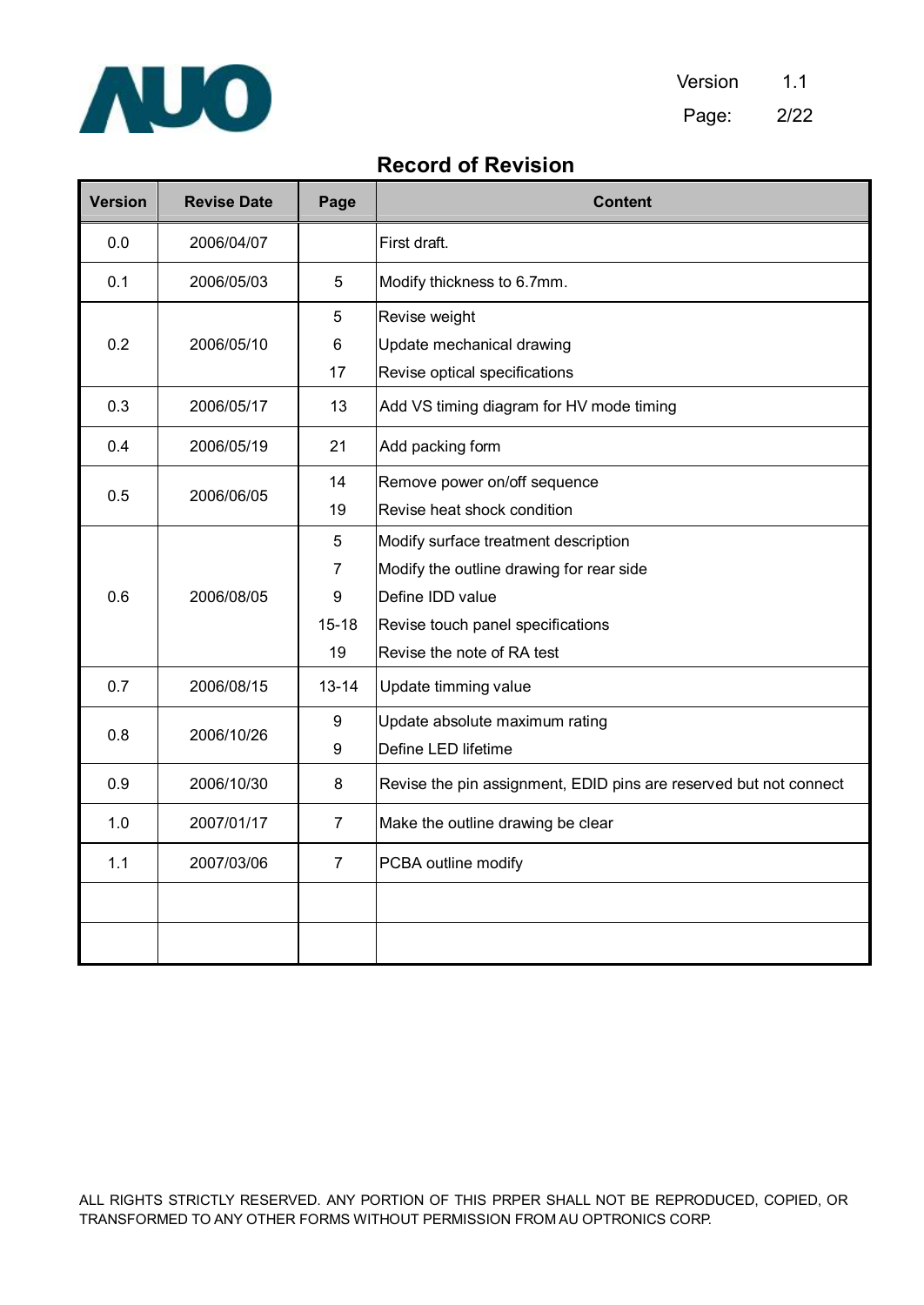

Version  $1.1$ Page:  $3/22$ 

# **Contents:**

| <u>A.</u> |  |
|-----------|--|
| <u>B.</u> |  |
| <u>c.</u> |  |
| <u>D.</u> |  |
| Е.        |  |
|           |  |
|           |  |
| E.        |  |
|           |  |
|           |  |
| <u>G.</u> |  |
|           |  |
|           |  |
|           |  |
|           |  |
|           |  |
|           |  |
|           |  |
|           |  |
|           |  |
| Н.        |  |
|           |  |
|           |  |
|           |  |
|           |  |
|           |  |
|           |  |
| Ŀ         |  |
| <u>J.</u> |  |
| <u>K.</u> |  |
| Ŀ.        |  |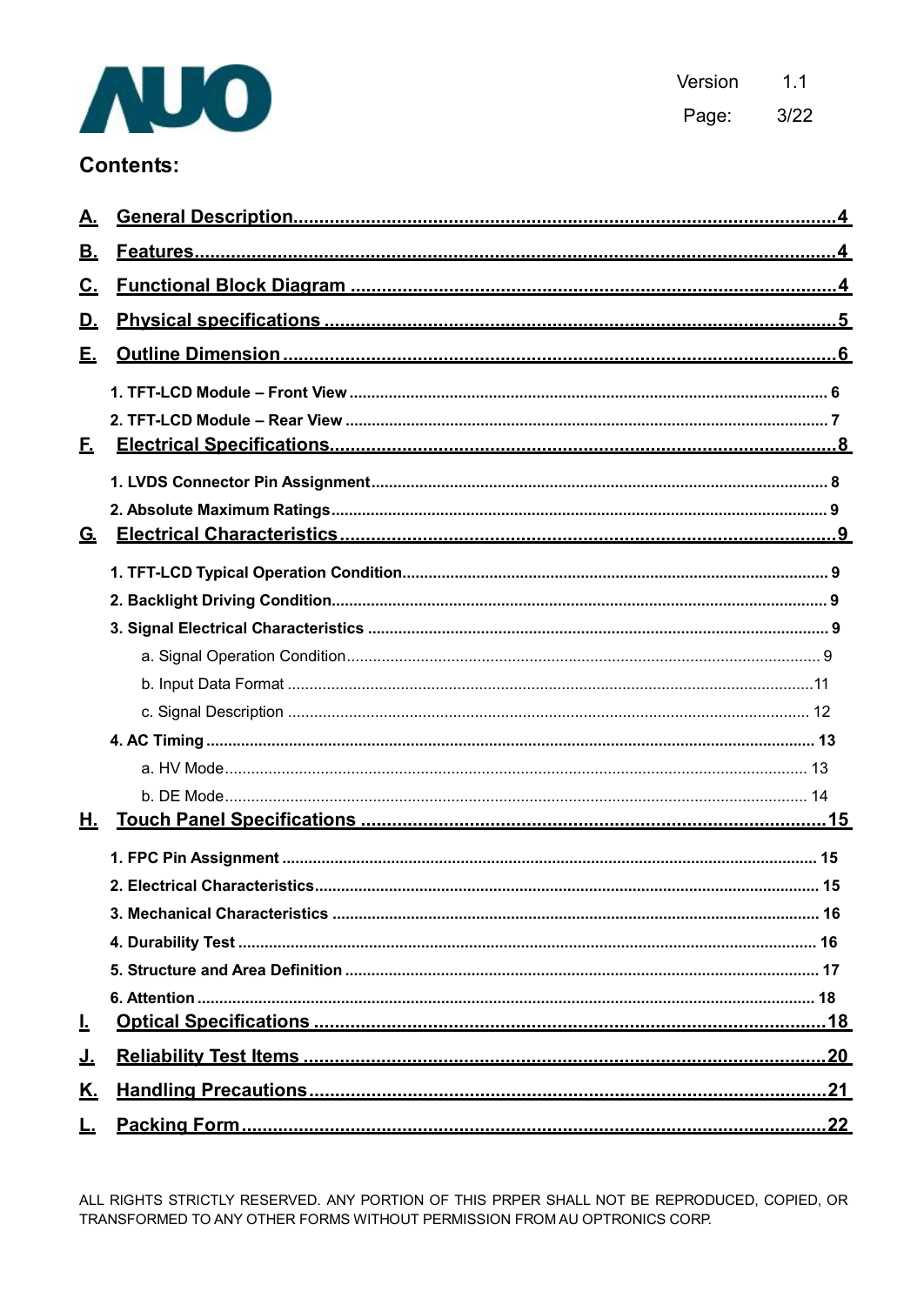

Version 1.1 Page: 4/22

## **A. General Description**

A070VW02 V0 is a transmissive type color active amorphous Silicon TFT (Thin Film Transistor) LCD (Liquid crystal Display). This model is composed of a TFT-LCD module, a backlight unit, a driving board and a touch panel

## **B. Features**

- $\bullet$  7-inch display size
- WVGA resolution with stripe dot arrangement
- Single 3.3V power supply for LCD, 6.6V/200mA for LED backlight
- $\bullet$  SYNC + DE Mode
- Low power consumption
- LVDS 6-bit input interface
- Wide viewing angle
- **Green design**

## **C. Functional Block Diagram**

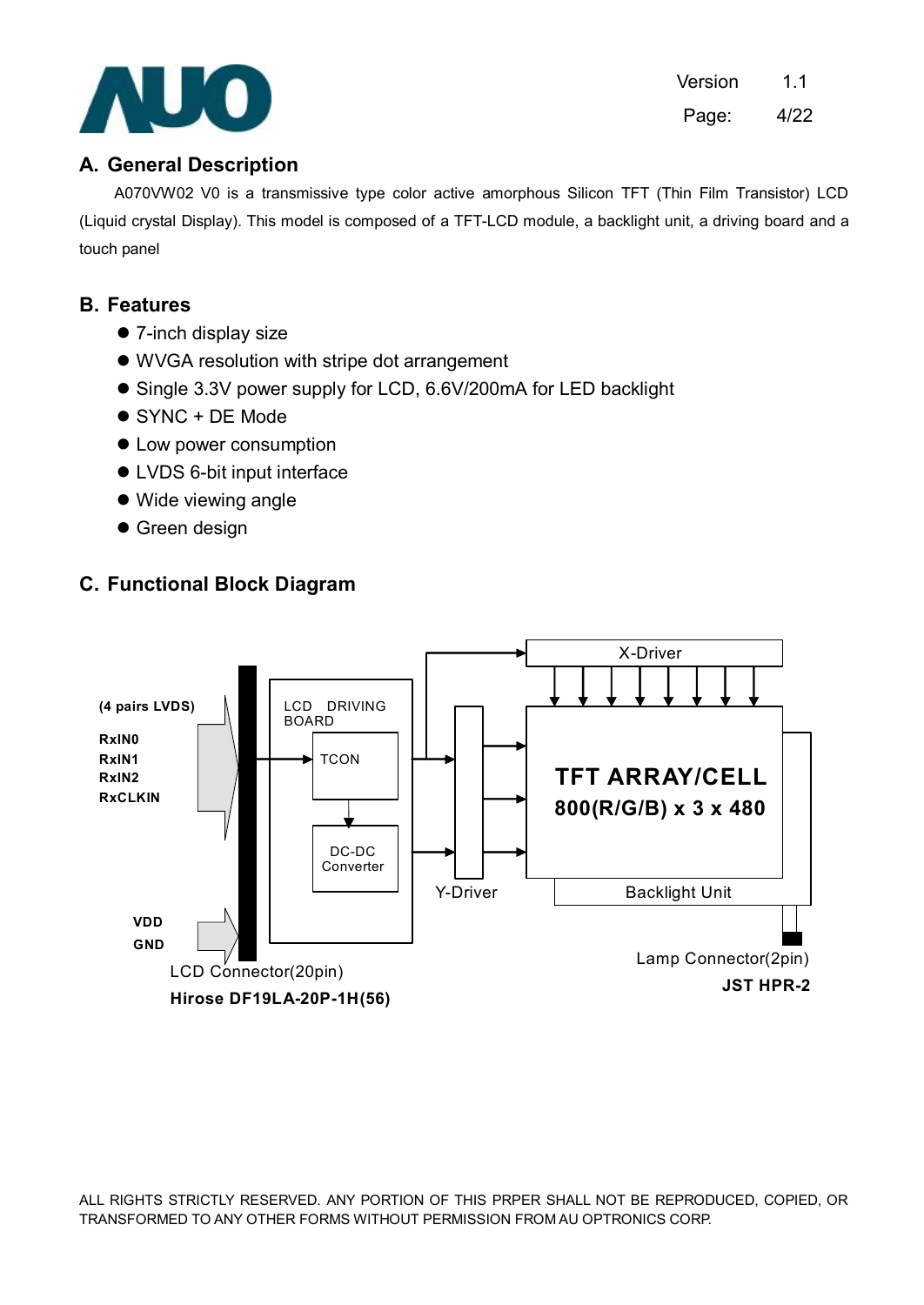

## **D. Physical specifications**

| NO. | <b>Unit</b><br><b>Item</b> |               | <b>Specification</b>                 | <b>Remark</b> |
|-----|----------------------------|---------------|--------------------------------------|---------------|
|     | <b>Display Resolution</b>  | dot           | 800RGB(H) × 480(V)                   |               |
| 2   | Active Area                | mm            | 152.40(H)×91.44(V)                   |               |
| 3   | Screen Size                | inch          | 7.0(Diagonal)                        |               |
| 4   | <b>Pixel Pitch</b>         | <sub>mm</sub> | $0.1905(H) \times 0.1905(V)$         |               |
| 5   | <b>Color Configuration</b> |               | R. G. B. Stripe                      | Note 1        |
| 6   | <b>Color Depth</b>         |               | 262K Colors                          | Note 2        |
| 7   | <b>Overall Dimension</b>   | mm            | $165(H) \times 106(V) \times 6.7(T)$ | Note 3        |
| 8   | Weight                     | g             | 165+/-10%                            |               |
| 9   | Surface treatment          |               | Anti-Glare(8% haze value)            |               |
| 10  | Display Mode               |               | Normally White                       |               |

Note 1: Below figure shows the dot stripe arrangement.



Note 2: The 262K color display depends on 6-bit data signal input.

Note 3: Not including the backlight cable and screw height. Refer to next page for further information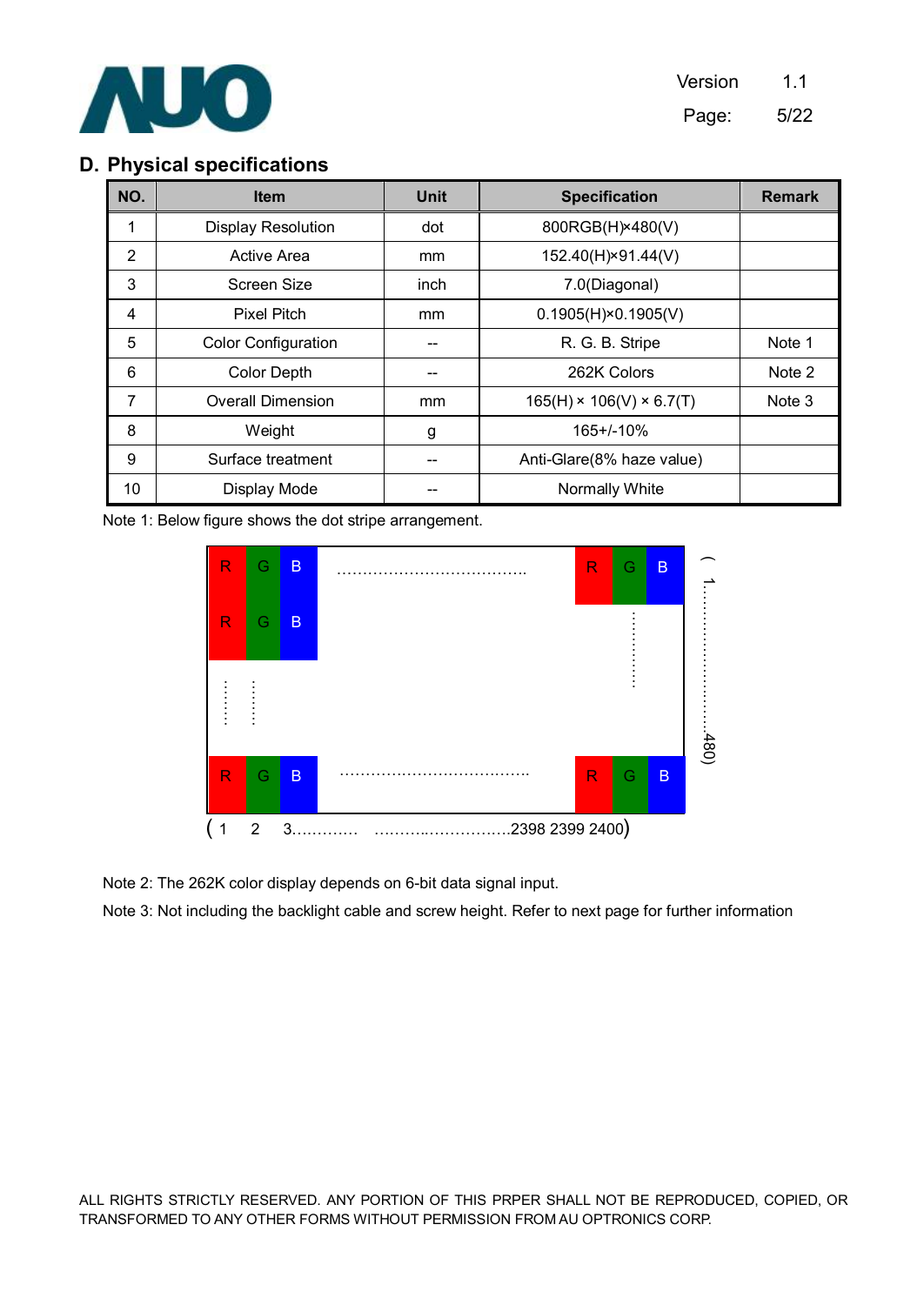

Version 1.1 Page: 6/22

## **E. Outline Dimension**

## **1. TFT-LCD Module – Front View**

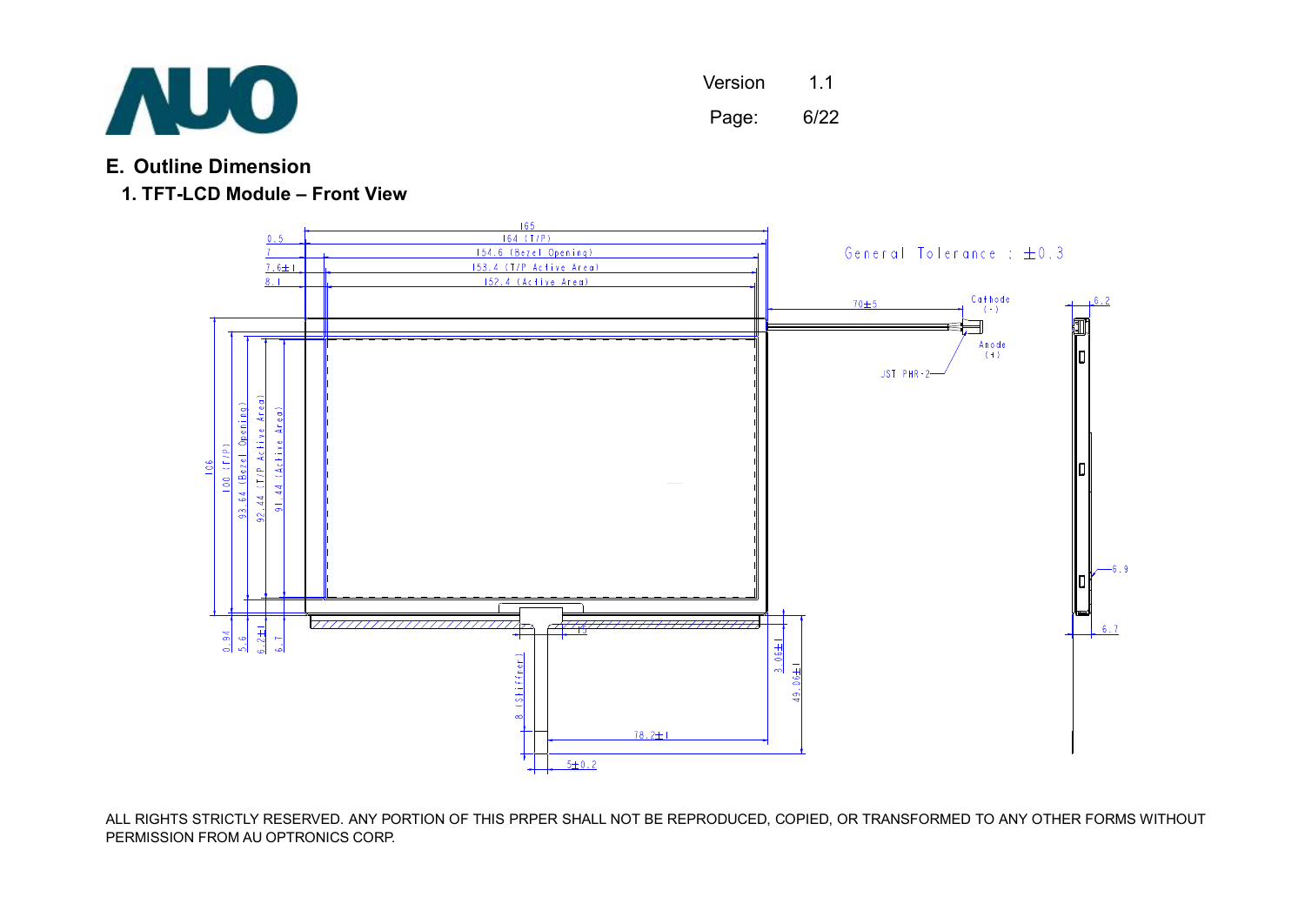

Version 1.1

Page: 7/22

**2. TFT-LCD Module – Rear View** 

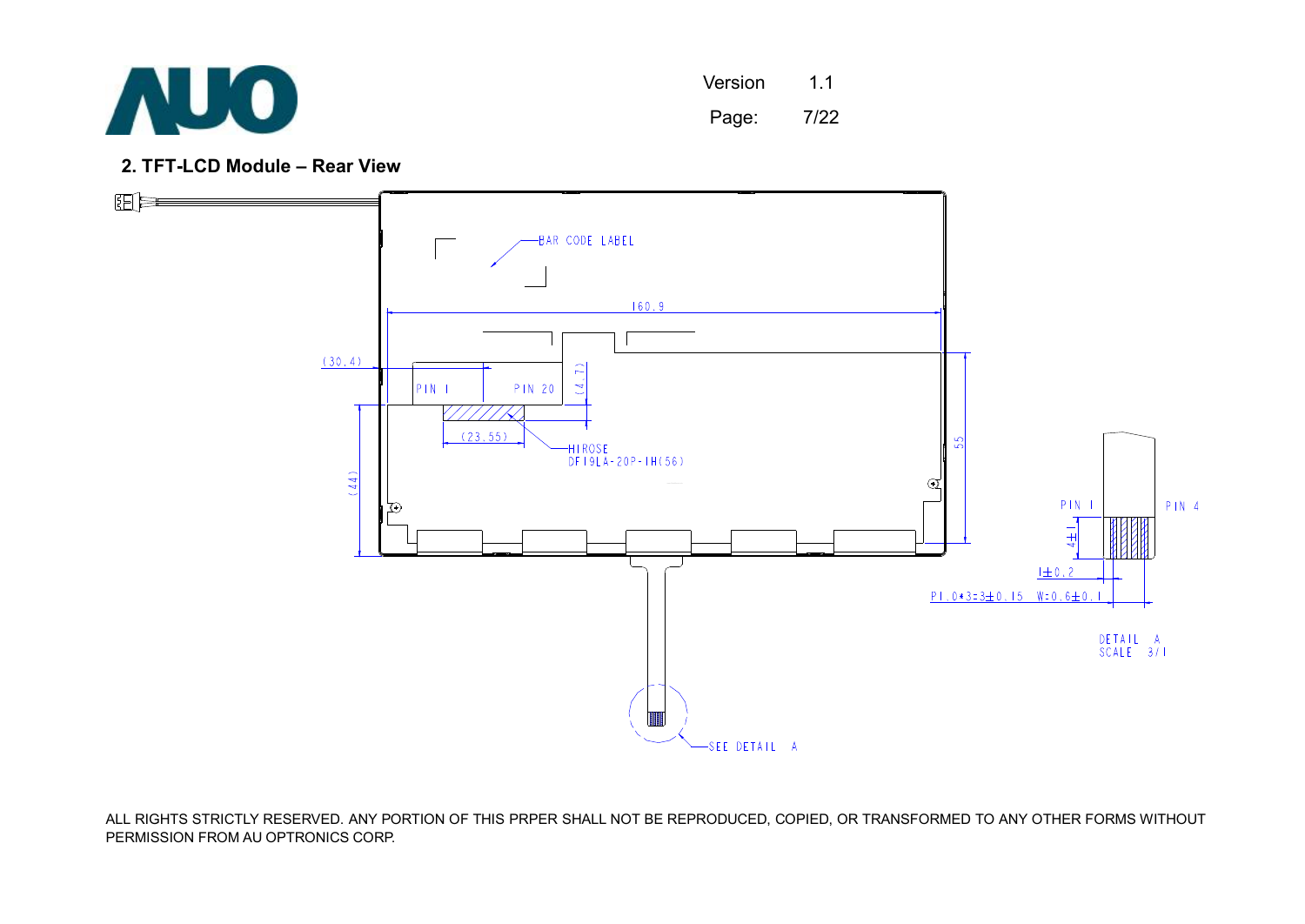

## **F. Electrical Specifications**

## **1. LVDS Connector Pin Assignment**

| <b>Pin No</b>  | <b>Symbol</b>   | I/O          | <b>Function</b>                                                                   |
|----------------|-----------------|--------------|-----------------------------------------------------------------------------------|
| 1              | <b>GND</b>      | G            | Ground                                                                            |
| $\overline{2}$ | <b>VDD</b>      | P            | Power supply 3.3V (typical)                                                       |
| 3              | <b>VDD</b>      | P            | Power supply 3.3V (typical)                                                       |
| 4              | <b>NC</b>       |              | Reserved - Do not connect                                                         |
| 5              | <b>NC</b>       | $-$          | Reserved – Do not connect                                                         |
| 6              | <b>NC</b>       |              | Reserved – Do not connect                                                         |
| $\overline{7}$ | <b>NC</b>       | --           | Reserved - Do not connect                                                         |
| 8              | <b>RxINON</b>   | T            | -LVDS differential data input (R0~R5, G0)                                         |
| 9              | <b>RxINOP</b>   | I            | +LVDS differential data input (R0~R5, G0)                                         |
| 10             | <b>GND</b>      | G            | Ground                                                                            |
| 11             | RxIN1N          | T            | -LVDS differential data input (G1~G5, B0~B1)                                      |
| 12             | RxIN1P          | ı            | +LVDS differential data input (G1~G5, B0~B1)                                      |
| 13             | <b>GND</b>      | G            |                                                                                   |
| 14             | RxIN2N          |              | -LVDS differential data input (B2~B5, H <sub>sync</sub> , V <sub>sync</sub> , DE) |
| 15             | RxIN2P          | $\mathbf{I}$ | +LVDS differential data input (B2~B5, H <sub>sync</sub> , V <sub>sync</sub> , DE) |
| 16             | <b>GND</b>      | G            | Ground                                                                            |
| 17             | <b>RxCLKINN</b> | $\mathbf{I}$ | -LVDS differential clock input                                                    |
| 18             | <b>RxCLKINP</b> |              | +LVDS differential clock input                                                    |
| 19             | <b>GND</b>      | G            | Ground                                                                            |
| 20             | <b>GND</b>      | G            | Ground                                                                            |

I: Input pin; P: Power pin; G: Ground pin

TOP

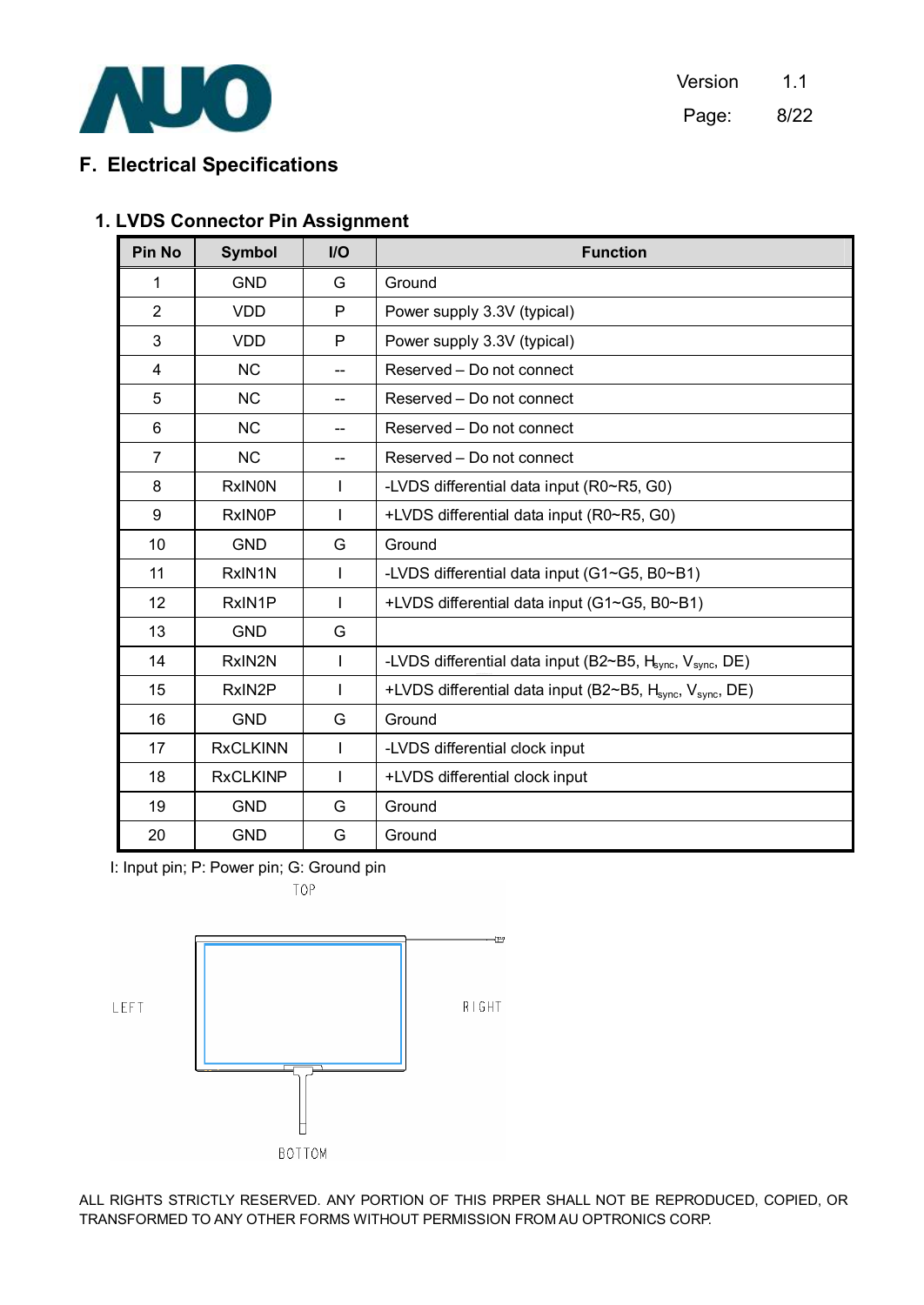

### **2. Absolute Maximum Ratings**

| <b>Items</b>                 | <b>Symbol</b> | <b>Product Specification</b> |      |      | Unit   |
|------------------------------|---------------|------------------------------|------|------|--------|
|                              |               | Min.                         | Typ. | Max. |        |
| Power Voltage                | VDD           | $-0.3$                       |      |      |        |
| <b>Operation Temperature</b> | Topa          |                              |      | 60   | $\sim$ |
| Storage Temperature          | Гstg          | $-20$                        |      | 65   |        |

## **G. Electrical Characteristics**

The following items are measured under a stable condition and suggested application circuit.

#### **1. TFT-LCD Typical Operation Condition**

| <b>Items</b>       | <b>Symbol</b> | <b>Product Specification</b> |      |      |      |  |
|--------------------|---------------|------------------------------|------|------|------|--|
|                    |               | Min.                         | Typ. | Max. | Unit |  |
| Power Voltage      | VDD           | 3.0                          | 3.3  | 3.6  |      |  |
| <b>IDD Current</b> | IDD           | --                           | 190  | 210  | mA   |  |

Note: Above every operation range is based on stable operation.

#### **2. Backlight Driving Condition**

| <b>Parameter</b> | <b>Symbol</b> | Min.   | Typ. | Max. | Unit |
|------------------|---------------|--------|------|------|------|
| Voltage for LED  | VLED          | --     | 6.6  | --   |      |
| Current for LED  | ILED          | --     | 200  | 240  | mA   |
| LED lifetime     |               | 10,000 |      |      | Hrs  |

Note 1: Panel surface temperature should be kept less than content of "Absolute maximum ratings"

Note 2: The "LED life time" is defined as the module brightness decrease to 50% original brightness at Ta=25℃, IL=200mA

#### **3. Signal Electrical Characteristics**

#### **a. Signal Operation Condition**

Input signals shall be low or Hi-Z state when VDD is off.

It is recommended to refer to the specifications of SN75LVDS86DGG(Texas Instruments) in detail.

Signal electrical characteristics are as follows

| <b>Parameter</b> | <b>Condition</b>                                              | Min    | <b>Max</b> | Unit |
|------------------|---------------------------------------------------------------|--------|------------|------|
| Vth              | High<br><b>Differential</b><br>Input<br>Threshold (Vcm=+1.2V) |        | 100        | [mV] |
| Vtl              | <b>Differential</b><br>Input<br>Low<br>Threshold (Vcm=+1.2V)  | $-100$ |            | [mV] |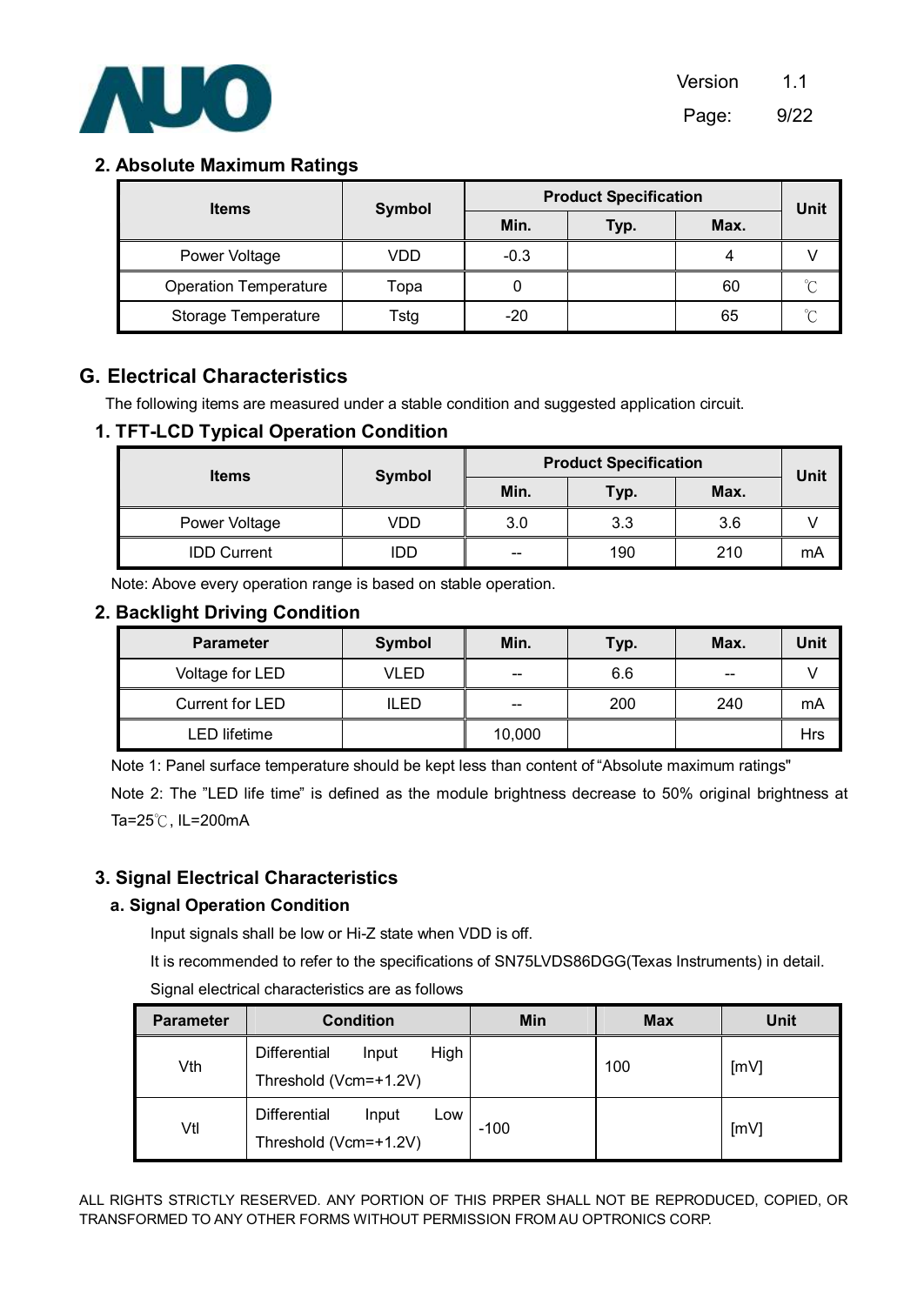

Note: LVDS Signal Waveform:



The module uses a 100ohm resistor between positive and negative data lines of each receiver input.



#### **Signal Input**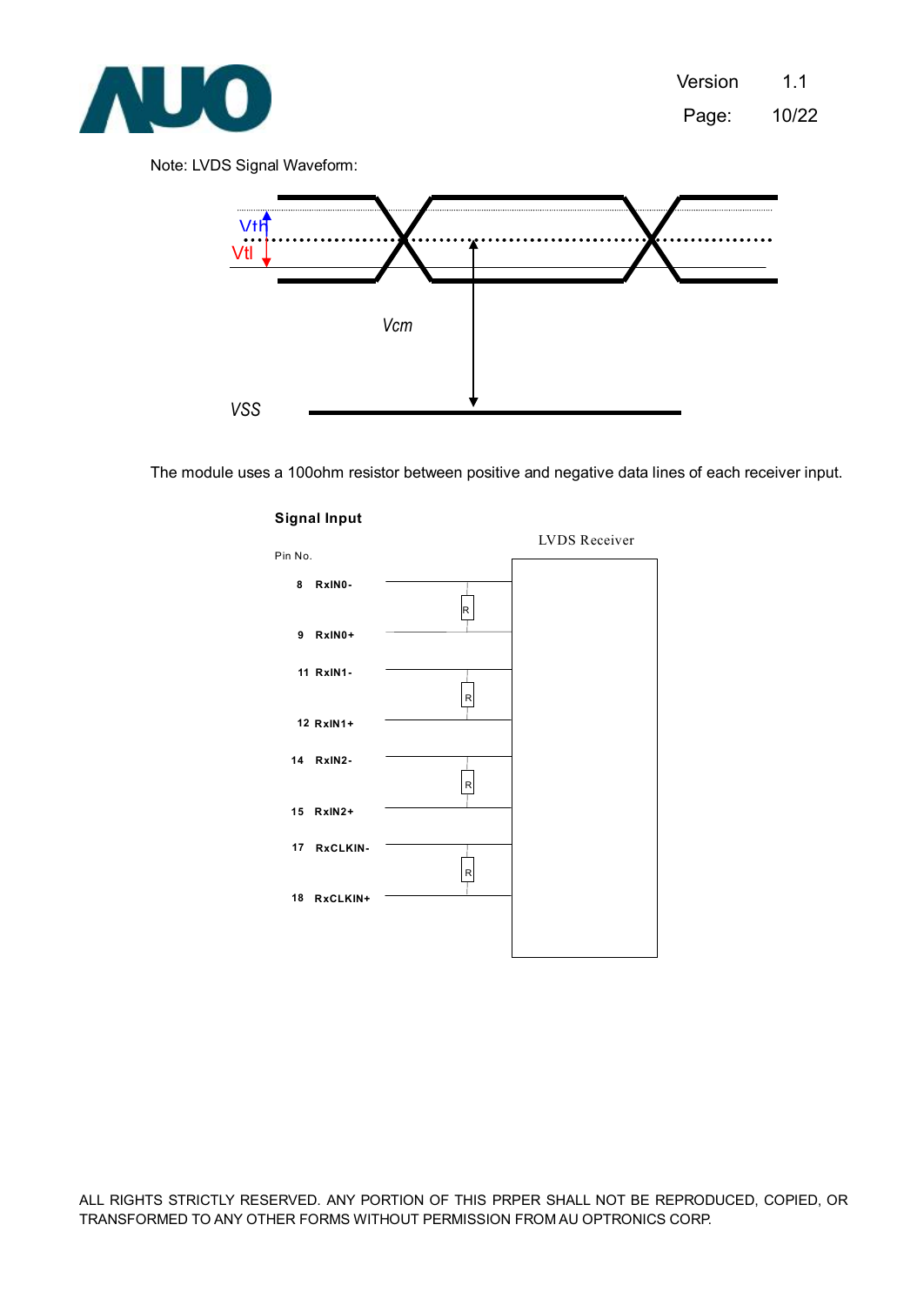

#### **b. Input Data Format**



| <b>Signal Name</b> | <b>Description</b>     |                                                        |
|--------------------|------------------------|--------------------------------------------------------|
| RED <sub>5</sub>   | Red Data 5 (MSB)       | Red-pixel Data                                         |
| RED4               | Red Data 4             | Each red pixel's brightness data consists of these 6   |
| RED <sub>3</sub>   | Red Data 3             | bits pixel data.                                       |
| RED <sub>2</sub>   | Red Data 2             |                                                        |
| RED1               | Red Data 1             |                                                        |
| RED <sub>0</sub>   | Red Data 0 (LSB)       |                                                        |
|                    |                        |                                                        |
|                    | Red-pixel Data         |                                                        |
| GREEN 5            | Green Data 5 (MSB)     | Green-pixel Data                                       |
| GREEN 4            | Green Data 4           | Each green pixel's brightness data consists of these 6 |
| <b>GREEN 3</b>     | Green Data 3           | bits pixel data.                                       |
| <b>GREEN 2</b>     | Green Data 2           |                                                        |
| <b>GREEN1</b>      | Green Data 1           |                                                        |
| GREEN 0            | Green Data 0 (LSB)     |                                                        |
|                    |                        |                                                        |
|                    | Green-pixel Data       |                                                        |
| BLUE 5             | Blue Data 5 (MSB)      | <b>Blue-pixel Data</b>                                 |
| <b>BLUE 4</b>      | Blue Data 4            | Each blue pixel's brightness data consists of these 6  |
| BLUE <sub>3</sub>  | Blue Data 3            | bits pixel data.                                       |
| <b>BLUE 2</b>      | Blue Data 2            |                                                        |
| <b>BLUE 1</b>      | Blue Data 1            |                                                        |
| BLUE 0             | Blue Data 0 (LSB)      |                                                        |
|                    |                        |                                                        |
|                    | <b>Blue-pixel Data</b> |                                                        |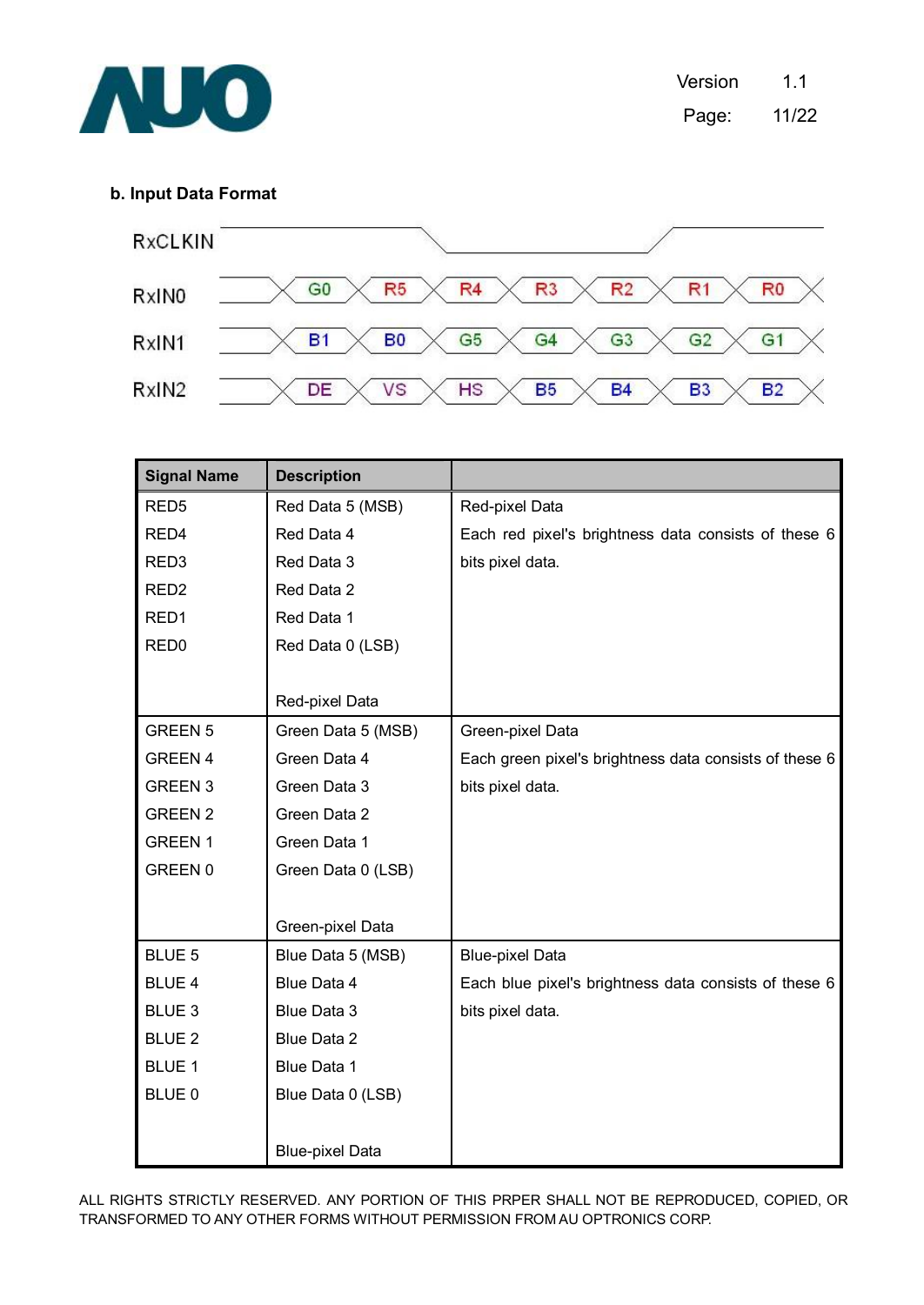

| <b>DTCLK</b>  | Data Clock           | The signal is used to strobe the pixel data and       |  |  |
|---------------|----------------------|-------------------------------------------------------|--|--|
|               |                      | DSPTMG signals. All pixel data shall be valid at the  |  |  |
|               |                      | falling edge when the DSPTMG signal is high.          |  |  |
| <b>DSPTMG</b> | Display Timing       | This signal is strobed at the falling edge of         |  |  |
|               |                      | -DTCLK. When the signal is high, the pixel data shall |  |  |
|               |                      | be valid to be displayed.                             |  |  |
| <b>VSYNC</b>  | <b>Vertical Sync</b> | The signal is synchronized to -DTCLK.                 |  |  |
| <b>HSYNC</b>  | Horizontal Sync      | The signal is synchronized to -DTCLK.                 |  |  |

Note: Output signals from any system shall be low or Hi-Z state when VDD is off.

#### **c. Signal Description**

The LVDS receiver equipped in this LCD module is compatible with SN75LVDS86 standard. LVDS is a differential signal technology for LCD interface and high speed data transfer device. Transmitter shall be SN75LVDS84 (negative edge sampling) or compatible.

| <b>Signal Name</b> | <b>Description</b>                                               |  |
|--------------------|------------------------------------------------------------------|--|
| RxINON, RxINOP     | LVDS differential data input (Red0-Red5, Green0)                 |  |
| RxIN1N, RxIN1P     | LVDS differential data input (Green1-Green5, Blue0-Blue1)        |  |
| RxIN2N, RxIN2P     | LVDS differential data input (Blue2-Blue5, Hsync, Vsync, DSPTMG) |  |
| RxCLKINN,          |                                                                  |  |
| <b>RxCLKIN0P</b>   | LVDS differential clock input                                    |  |
| <b>VDD</b>         | +3.3V Power Supply                                               |  |
| <b>GND</b>         | Ground                                                           |  |

Note 1: Start from right side

Note 2: Please follow VESA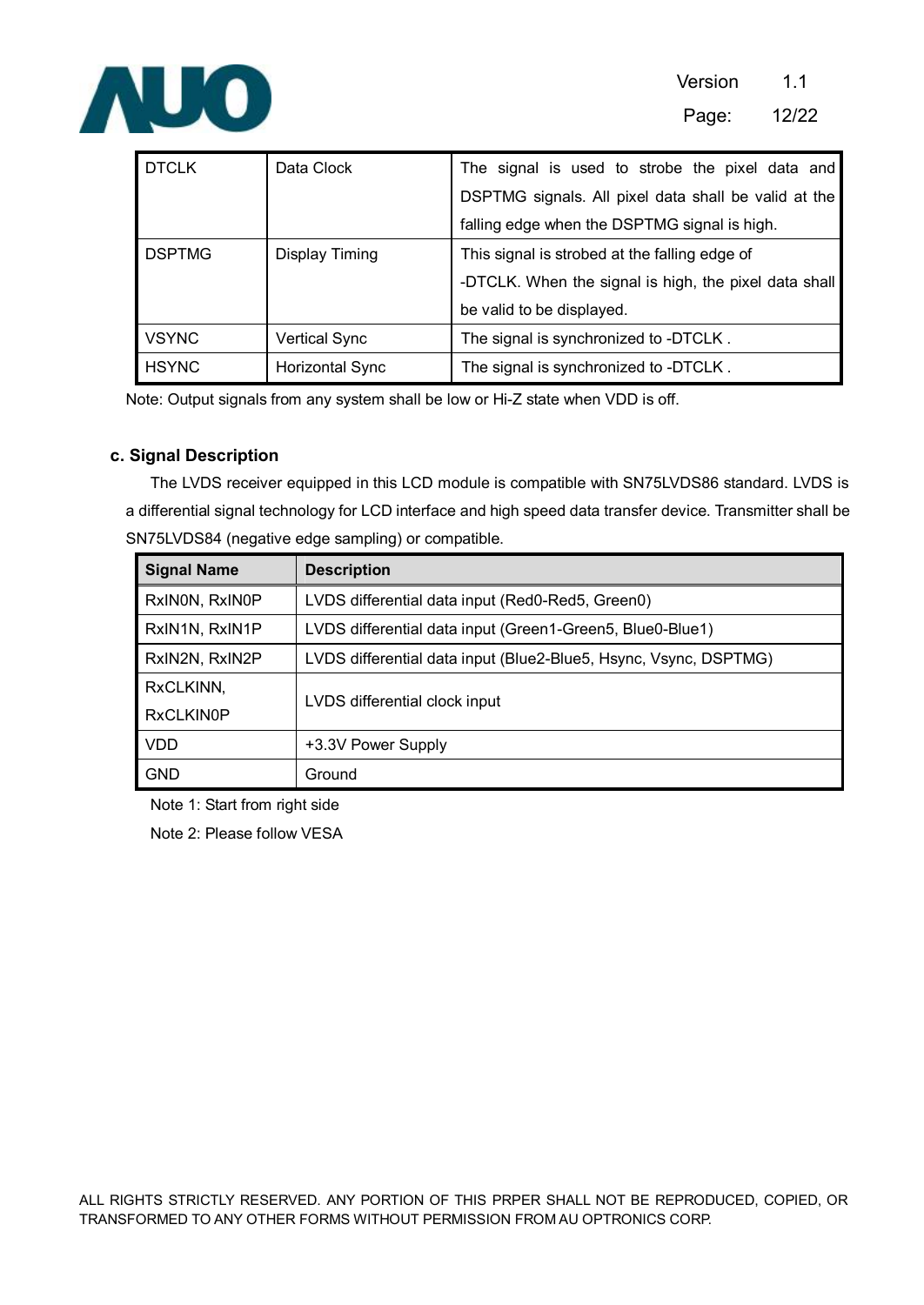

Version 1.1 Page: 13/22

## **4. AC Timing**

**a. HV Mode** 





#### **(a-2) Timing Condition**

| <b>Item</b>              | <b>Symbol</b> | <b>Min</b> | <b>Typ</b> | <b>Max</b> | <b>Unit</b> | <b>Remark</b> |
|--------------------------|---------------|------------|------------|------------|-------------|---------------|
| Frame Rate               |               |            | 60         |            | Hz          |               |
| Clock frequency          | 1/Tck         | 29.58      | 33.26      | 39.82      | <b>MHZ</b>  |               |
| Hsync period             | Th            | 992        | 1056       | 1088       | Clk         |               |
| Hsync pulse width        | Thw           | 40         | 80         | 120        | Clk         |               |
| Hsync back porch         | Thb           | 56         | 96         | 136        | <b>Clk</b>  |               |
| Hsync width + back porch | Thw+Thb       |            | 176        |            | Clk         |               |
| Hsync front porch        | Thf           | 16         | 80         | 112        | Clk         |               |
| Hsync blanking           | Thbl          | 192        | 256        | 288        | Clk         |               |
| Vsync period             | Tv            | 497        | 525        | 610        | Th          |               |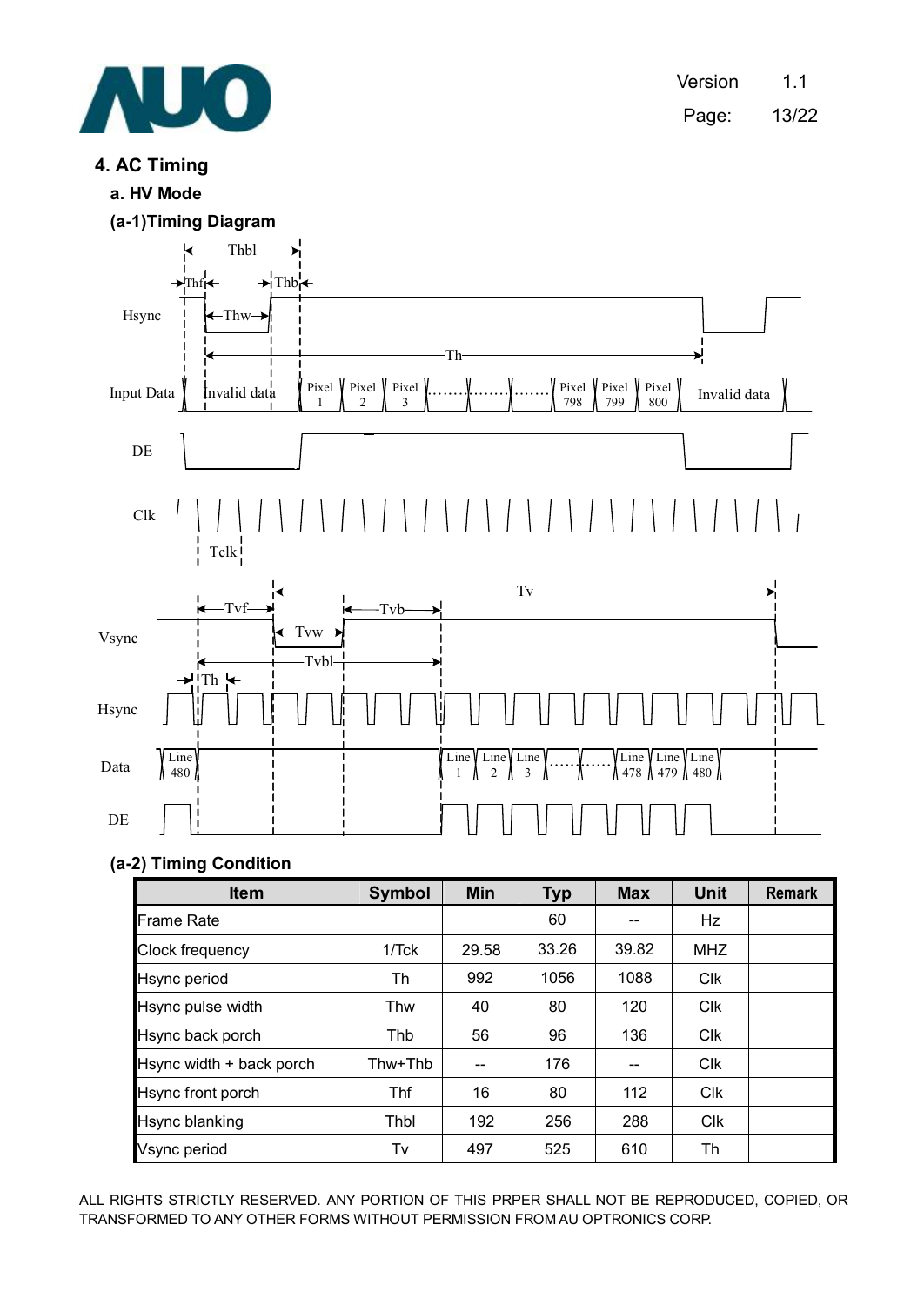

Page: 14/22

| Vsync pulse width        | Tvw     |       | 3  | 5   | Th |  |
|--------------------------|---------|-------|----|-----|----|--|
| Vsync back porch         | Tvb     |       | 13 | 15  | Th |  |
| Vsync width + back porch | Tvb+Tvw | $- -$ | 16 | --  | Th |  |
| Vsync front porch        | Tvf     |       | 29 | 114 | Тh |  |
| Vsync blanking           | Tvbl    |       | 45 | 130 | Th |  |

#### **b. DE Mode**



#### **(b-2) Timing Condition**

| <b>Item</b>           | <b>Symbol</b> | Min   | <b>Typ</b> | <b>Max</b> | <b>Unit</b> | <b>Remark</b> |
|-----------------------|---------------|-------|------------|------------|-------------|---------------|
| Clock frequency       | 1/Tck         | 29.58 | 33.26      | 39.82      | <b>MHz</b>  |               |
| Horizontal blanking   | Thbl          | 192   | 256        | 288        | <b>CIK</b>  |               |
| Horizontal period     | Th            | 992   | 1056       | 1088       | Clk         |               |
| Horizontal active     | Thd           |       | 800        |            | Clk         |               |
| Vertical blanking     | Tvbl          | 17    | 45         | 130        | Th          |               |
| Vertical period       | Tv            | 497   | 525        | 610        | Th          |               |
| Vertical display area | Tvd           |       | 480        |            | Th          |               |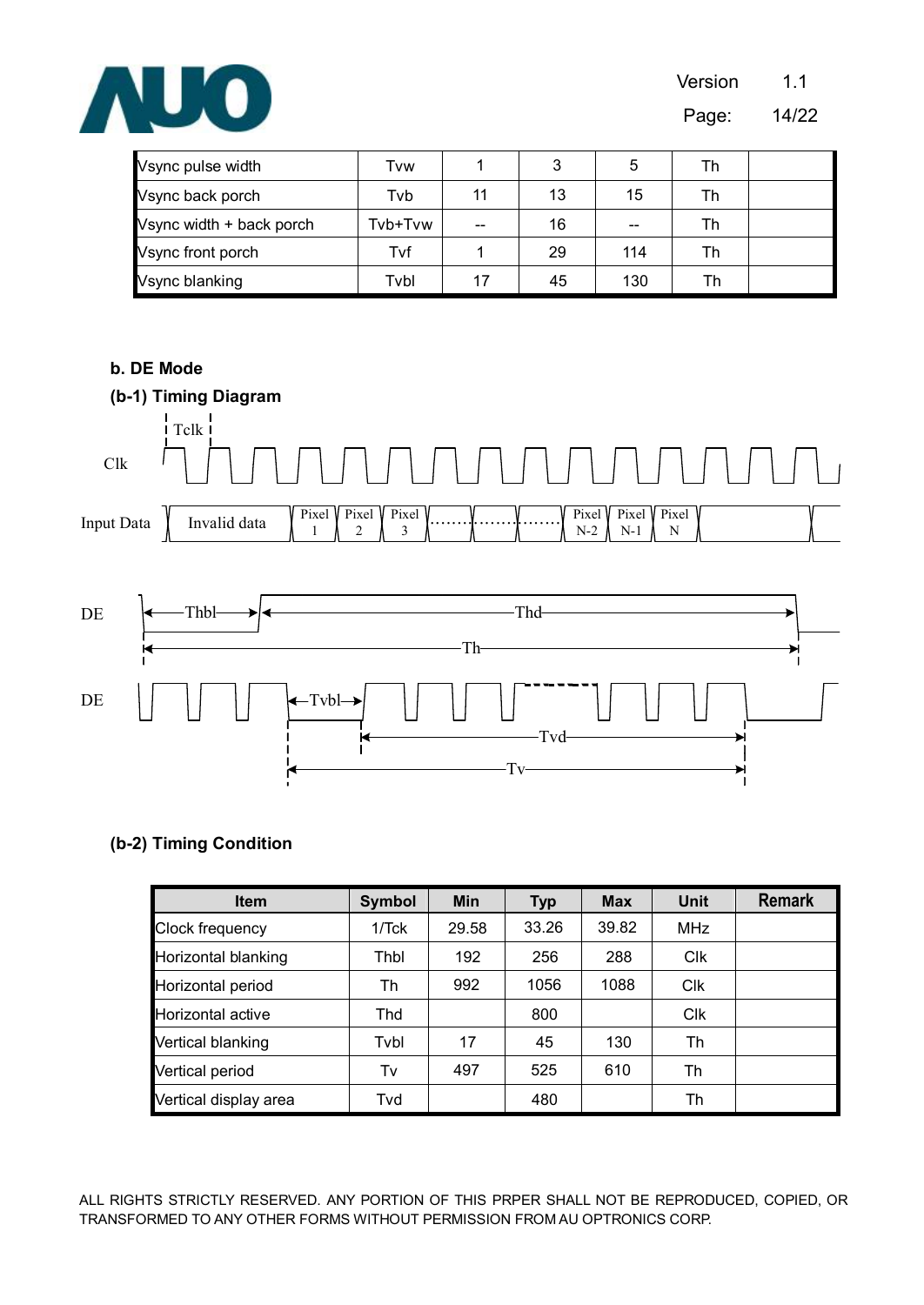

## **H. Touch Panel Specifications**

## **1. FPC Pin Assignment**

| Pin No. | <b>Symbol</b> | <b>I/O</b> |
|---------|---------------|------------|
|         | Right         | Ω          |
| 2       | Down          | ( )        |
| 3       | Left          | Ω          |
|         | Up            |            |

## **2. Electrical Characteristics**

| <b>Item</b>                   |         | Min.     | Max. | <b>Unit</b> | <b>Remark</b> |  |
|-------------------------------|---------|----------|------|-------------|---------------|--|
| Operating Voltage / DC        |         |          | 7    | V           | Standard 5V   |  |
| <b>Contact Current</b>        |         |          | 1    | mA          |               |  |
|                               | Film    |          | 20   | mA          |               |  |
| <b>Operating Current</b>      | Glass   |          | 20   | mA          |               |  |
|                               | X-axis  | 200      | 1200 | $\Omega$    | At connector  |  |
| <b>Terminal Resistance</b>    | Y –axis | 200      | 900  |             |               |  |
| Linearity                     |         | $-1.5\%$ | 1.5% |             | Note 1        |  |
| <b>Insulation Resistance</b>  |         | 20M      | --   | Ω           | <b>DC 25V</b> |  |
| <b>Response Time</b>          |         |          | 10   | ms          |               |  |
| <b>Voltage Endurance Test</b> |         | 60       |      | Ms          | <b>DC 25V</b> |  |

Note 1: Measurement condition of Linearity: difference between actual voltage & theoretical voltage is an error at any points. Linearity is the value max. error voltage divided by voltage difference on active area.

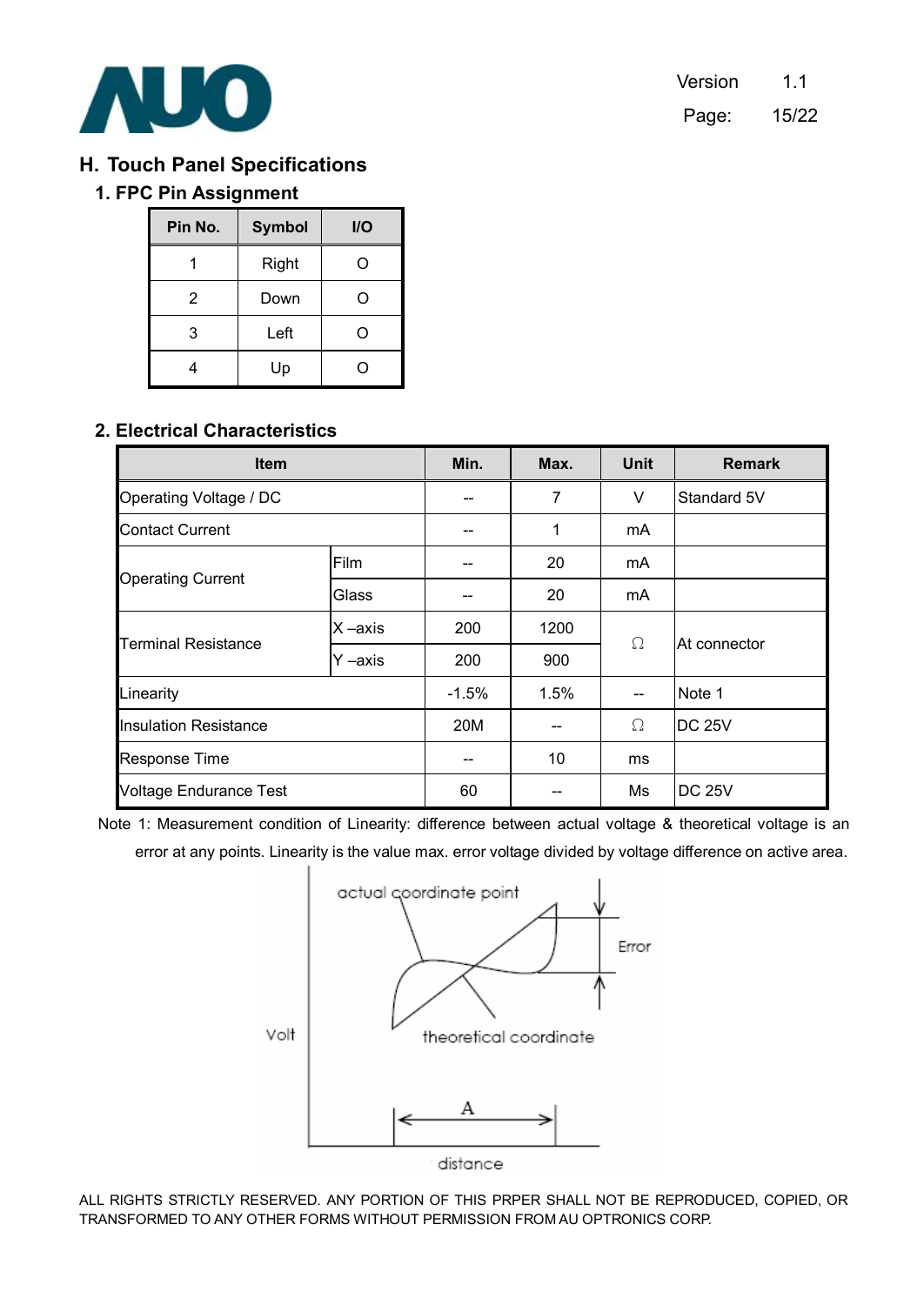

## **3. Mechanical Characteristics**

| <b>Item</b>                     | <b>SPEC</b>     |      | Unit        | <b>Remark</b>     |
|---------------------------------|-----------------|------|-------------|-------------------|
| <b>Outline Dimension</b>        | 164.0x100.0x1.2 |      | mm          |                   |
| <b>Viewing Area</b>             | 154.6x93.64     |      | mm          |                   |
| Active Area                     | 153.4x92.44     |      | mm          |                   |
| <b>Item</b>                     | Min.            | Max. | <b>Unit</b> | <b>Remark</b>     |
| <b>Hardness of Surface</b>      | 3               |      | H           | <b>JIS K-5600</b> |
| Operation Force (Pen or Finger) |                 | 100  | g           | Note 1            |

Note 1: Within "guaranteed active area", but not on the edge and dot-spacer.

#### **4. Durability Test**

| <b>Item</b>                      | Min.  | Max. | Unit  | <b>Remark</b> |
|----------------------------------|-------|------|-------|---------------|
| <b>Touch Test</b>                | 1000K |      | Times | Note 1        |
| <b>Handwriting Friction Test</b> | 100K  |      | Times | Note 2, 3     |

Note 1: By using Φ12mm/R8.0mm silicon rubber, under the loading of 250g to impact the surface of touch panel under the speed of 2 time/second, after repeat knocking 1000k times, goods must fulfill:

Terminal Resistance: as defined in H.2

Linearity Error: as defined in H.2

Insulation Resistance: as defined in H.2

Note 2: By using Φ3.0mm/R0.8mm/POM pen with 2.45N (250g) loading under 70mm/sec moving speed, within the touch panel 35mm linear contact range and repeat 100K times(one direction moving as test one time), goods must fulfil:

Terminal Resistance: as defined in H.2

Linearity Error: as defined in H.2

Insulation Resistance: as defined in H.2

Note 3: Test area - Along the diagonals of active area of the touch panel, and the friction center is the same as the center of active area. It means that the distance is 17.5mm extended both at the friction center two sides along the diagonals of active area of the touch panel and proceeding handwriting friction test.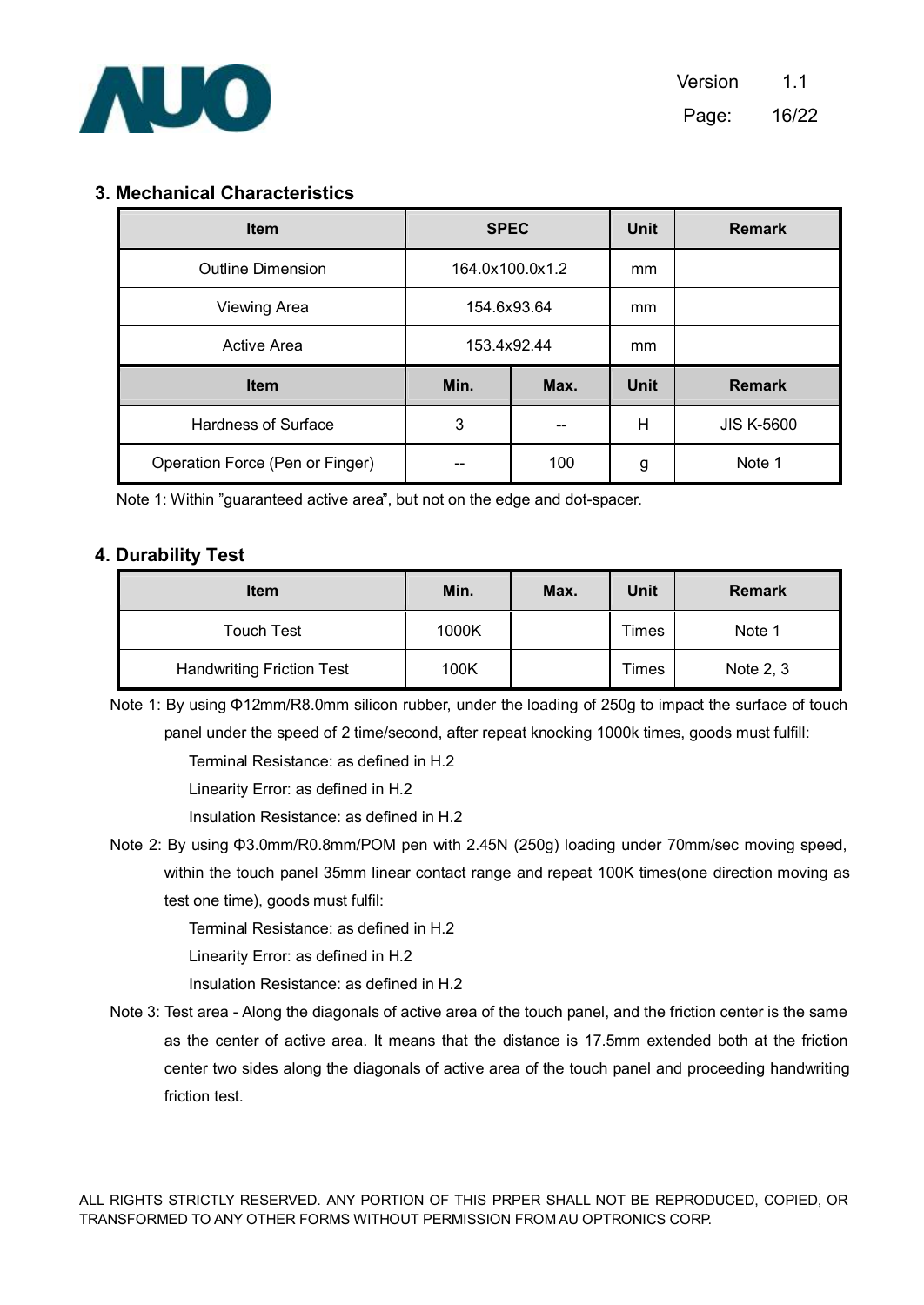

### **5. Structure and Area Definition**

Below figure illustrates the recommended bezel and cushion design. In order to prevent unusual performance degradation and malfunction of the touch panel, please carry out the set case designing and a touch panel assembling method after surely considering the definition of each area illustrated in below figure.



#### Area (a): Active area

The active area is guaranteed the position data detectable precision, operation force and other operations. It's strongly recommended to place the operation button or menu keys within the active area.

Area (b): Operating non-guaranteed area

The area doesn't guarantee a touch panel operation and its function. When this area is pressed, touch panel shows degradation of its performance and durability.

Area (c): Pressing prohibition area The area which forbids pressing.

Area (d): Non-active area

The area doesn't activate even if pressed.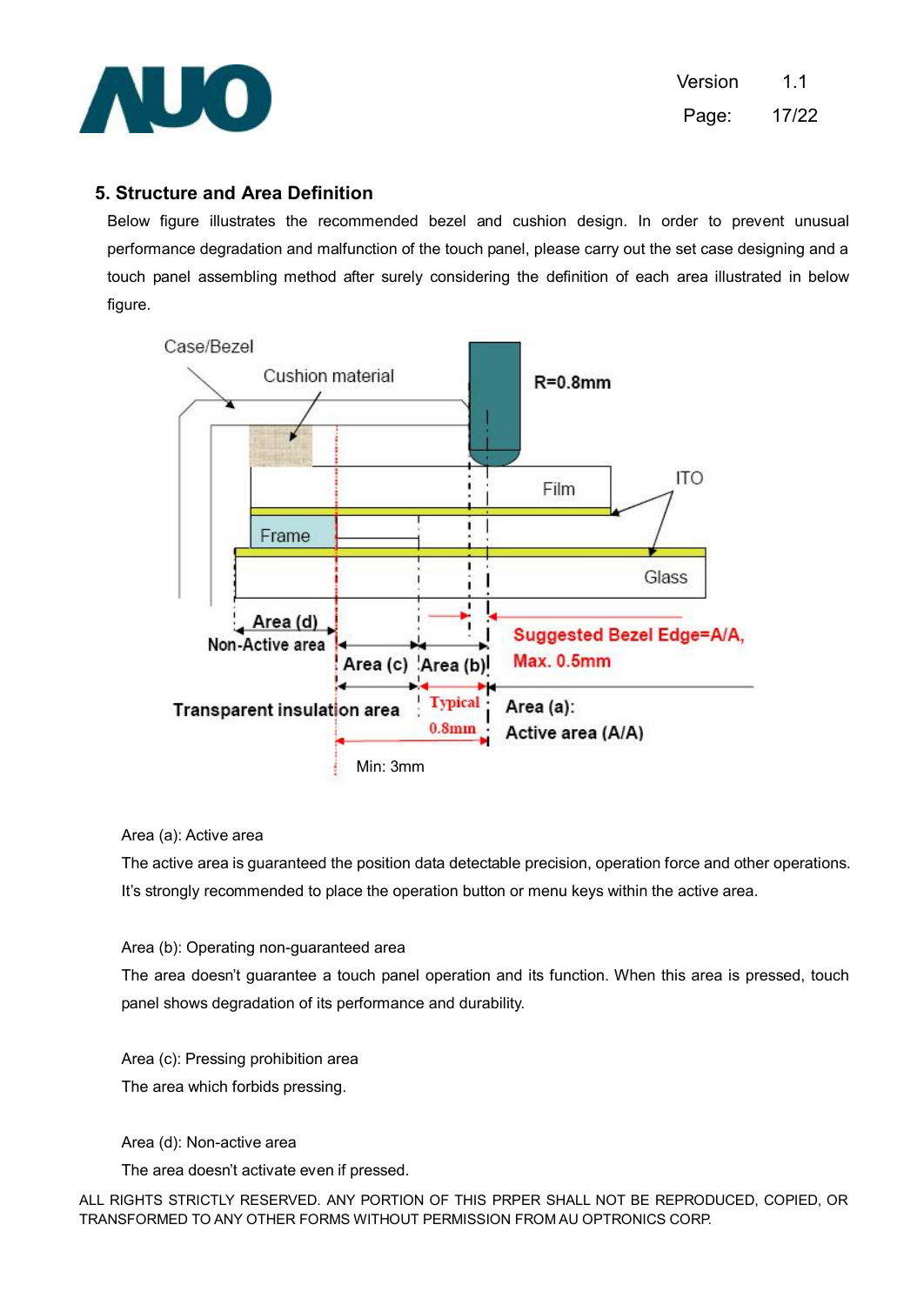

Version 1.1 Page: 18/22

## **6. Attention**

Please pay attention for below matters at mounting design of touch panel of LCD module.

- 1) Do not design enclosure pressing the view area to prevent from miss input.
- 2) Enclosure support must not touch with view area.
- 3) Do not put a heavy force along the edge of the active area.
- 4) Cushion material: Use elastic or non-conductive material to enclosure touch panel.
- 5) Do not bond film of touch panel with enclosure.
- 6) The touch panel edge is conductive. Do not touch it with any conductive part after mounting. If user wants to cleaning touch panel by air gun, pressure 2kg/cm<sup>2</sup> below is suggested. Not to blow glass from FPC site to prevent FPC peeled off
- 7) Do not put a heavy shock or stress on touch panel and film surface. Ex. Don't lift the panel by film face with vacuum.
- 8) Do not lift LCD module by FPC.
- 9) Please use dry cloth or soft cloth with neutral detergent (after wring dry) or one with ethanol at cleaning. Do not use any organic solvent, acid or alkali liquor.
- 10) Do not pile touch panel. Do not put heavy goods on touch panel.

| Item                                                          | <b>Symbol</b>   | <b>Condition</b>              | Min.                 | Typ.                 | Max.                                                 | <b>Unit</b>       | <b>Remark</b> |
|---------------------------------------------------------------|-----------------|-------------------------------|----------------------|----------------------|------------------------------------------------------|-------------------|---------------|
| Response Time<br>Rise<br>Fall                                 | Tr<br><b>Tf</b> | $\theta = 0^\circ$            |                      | 12<br>18             | 50<br>60                                             | ms<br>ms          | Note 4        |
| Contrast ratio                                                | <b>CR</b>       | At optimized<br>viewing angle | 140                  | 240                  |                                                      |                   | Note 5, 6     |
| <b>Viewing Angle</b><br>Top<br><b>Bottom</b><br>Left<br>Right |                 | $CR \ge 10$                   | 30<br>50<br>50<br>50 | 40<br>60<br>60<br>60 | $\overline{\phantom{0}}$<br>$\overline{\phantom{0}}$ | deg.              |               |
| <b>Brightness</b>                                             | $Y_L$           | $\theta = 0^\circ$            | 140                  | 180                  | $\blacksquare$                                       | cd/m <sup>2</sup> |               |
|                                                               | X               | $\theta = 0^\circ$            | 0.26                 | 0.31                 | 0.36                                                 |                   |               |
| <b>White Chromaticity</b>                                     | у               | $\theta = 0^\circ$            | 0.28                 | 0.33                 | 0.38                                                 |                   |               |

#### **I. Optical Specifications**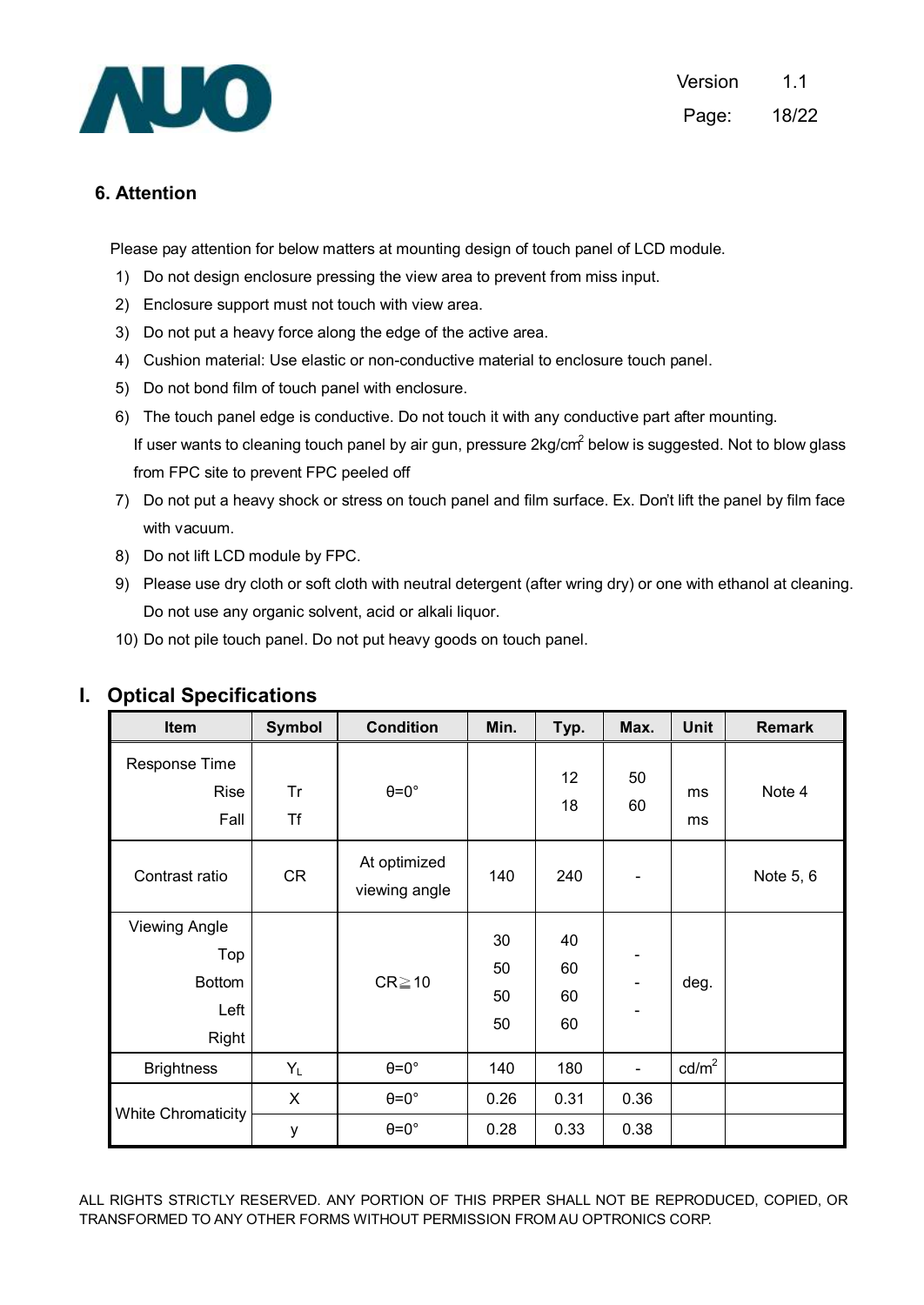

Note 1: Ambient temperature =25℃. To be measured in the dark room.

- Note 2: To be measured on the center area of panel with a viewing cone of  $f$  by Topcon luminance meter BM-5, after 15 minutes operation.
- Note 3: Definition of response time:

The output signals of photo detector are measured when the input signals are changed from "black" to "white"(falling time) and from "white" to "black"(rising time), respectively.

The response time is defined as the time interval between the 10% and 90% of amplitudes. Refer to the figure below:



#### Note 4. Definition of contrast ratio:

Contrast ratio is calculated with the following formula.

Contrast ratio (CR) = 
$$
\frac{\text{Photo detector output when LCD is at "White" state}}{\text{Photo detector output when LCD is at "Black" state}}
$$

Note 5. inition of viewing angle, Refer to figure as below.



Note 6. Measured at the center area of the panel when all the input terminals of LCD panel are electrically opened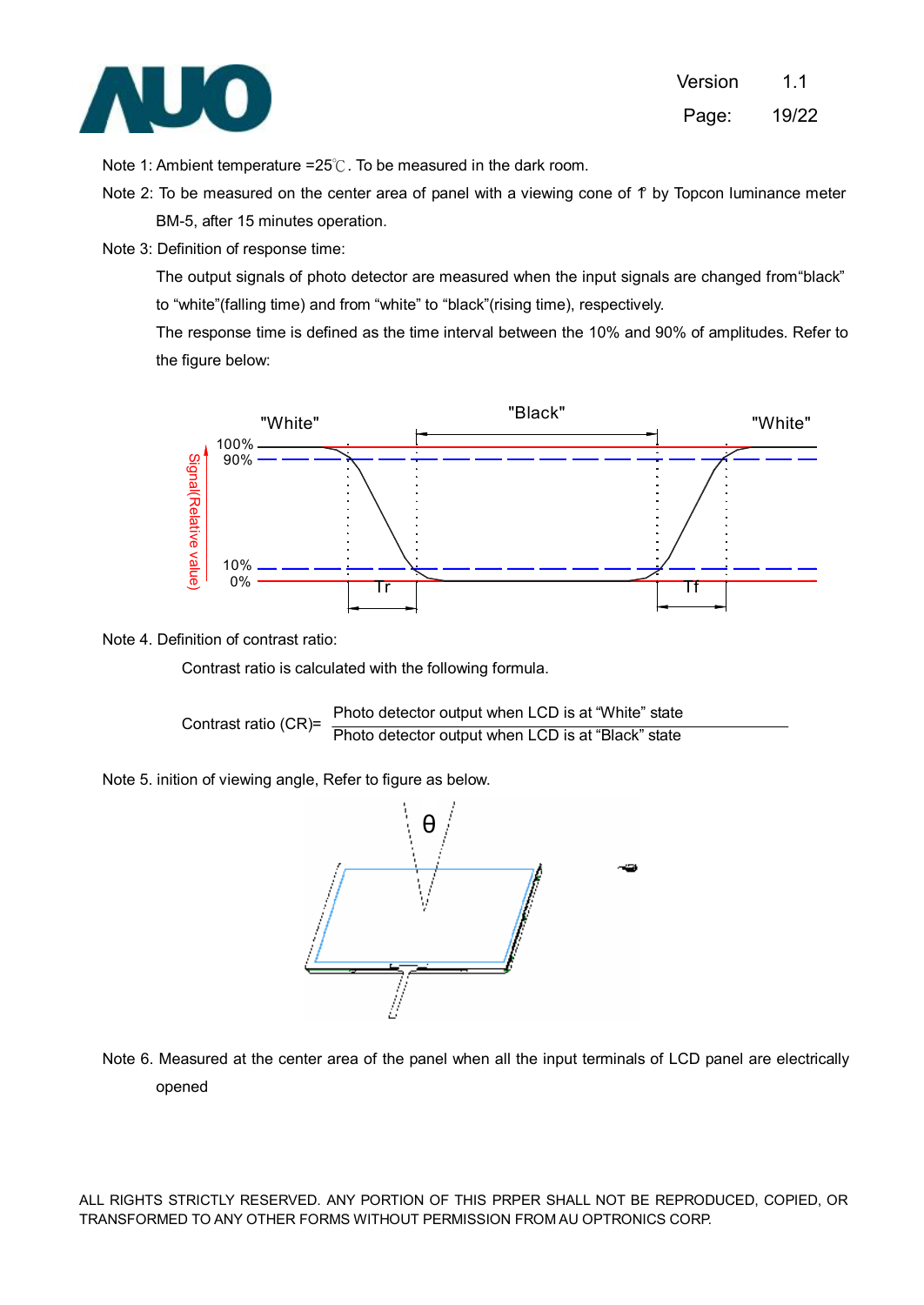

Version 1.1 Page: 20/22

## **J. Reliability Test Items**

| No.            | <b>Test items</b>                 | <b>Conditions</b>                                                                                                                    | <b>Remark</b>             |                                                |
|----------------|-----------------------------------|--------------------------------------------------------------------------------------------------------------------------------------|---------------------------|------------------------------------------------|
| 1              | <b>High Temperature Storage</b>   | Ta= $65^\circ$ C                                                                                                                     | 240Hrs                    |                                                |
| $\overline{2}$ | Low Temperature Storage           | Ta= $-20^{\circ}$ C                                                                                                                  | 240Hrs                    |                                                |
| 3              | <b>High Temperature Operation</b> | Ta= $60^{\circ}$ C                                                                                                                   | 240Hrs                    |                                                |
| 4              | Low Temperature Operation         | Ta= $0^{\circ}$ C                                                                                                                    | 240Hrs                    |                                                |
| 5              | High Temperature & Humidity       | Ta= 50℃. 80% RH                                                                                                                      | 240Hrs                    | Operation                                      |
| 6              | <b>Heat Shock</b>                 | $-20^{\circ}$ C ~60 $^{\circ}$ C, 50 cycle,                                                                                          | 2Hrs/cycle                | Non-operation                                  |
| $\overline{7}$ | Electrostatic Discharge           | $\pm 200V$ , 200pF(0 $\Omega$ ), once for each terminal                                                                              |                           | Non-operation                                  |
| 8              | Vibration                         | Frequency<br>$:10 \sim 55$ Hz<br><b>Stoke</b><br>$: 1.5$ mm<br>Sweep<br>2 hours for each direction of X, Y, Z<br>(6 hours for total) | : $10 \sim 55 \sim 10$ Hz | <b>JIS C7021,</b><br>$A-10$<br>condition A     |
| 9              | <b>Mechanical Shock</b>           | 100G. 6ms, ±X,±Y,±Z<br>3 times for each direction                                                                                    |                           | Non-operation<br>JIS C7021, A-7<br>Condition C |
| 10             | Vibration (With Carton)           | Random vibration:<br>$0.015G^2$ /Hz from 5~200Hz                                                                                     |                           | IEC 68-34                                      |
| 11             | Drop (With Carton)                | Height: 60cm<br>1 corner, 3 edges, 6 surfaces                                                                                        |                           |                                                |

Note 1: Ta: Ambient Temperature

Note 2: In the standard conditions, there is not display function NG issue occurred. All the cosmetic specification is judged before the reliability stress.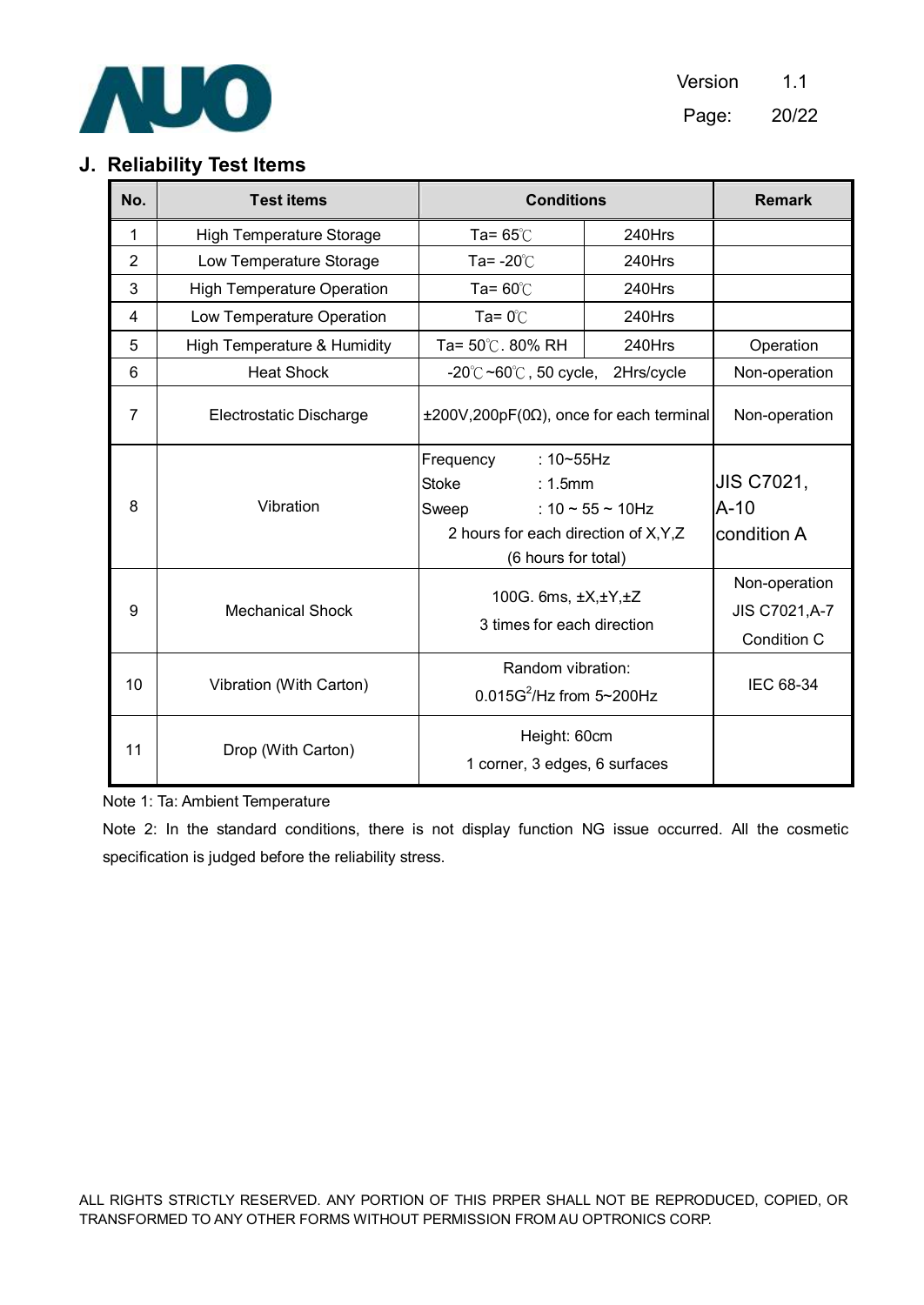

### **K. Handling Precautions**

- 1. Since the touch panel is easily damaged, pay attention not to scratch it.
- 2. Be sure to turn off power supply when inserting or disconnecting from input connector.
- 3. Wipe off water drop immediately. Long contact with water may cause discoloration or spots.
- 4. When the panel surface is soiled, wipe it with absorbent cotton or other soft cloth.
- 5. Since the panel is made of glass, it may break or crack if dropped or bumped on hard surface.
- 6. Since CMOS LSI is used in this module, take care of static electricity and insure human earth when handling.
- 7. Do not open nor modify the Module Assembly.
- 8. Do not press the reflector sheet at the back of the module to any directions.
- 9. At the insertion or removal of the Signal Interface Connector, be sure not to rotate nor tilt the Interface Connector of the TFT Module.
- 10. After installation of the TFT Module into a system enclosure, do not twist nor bend the TFT Module even momentary. At designing the enclosure, it should be taken into consideration that no bending/twisting forces are applied to the TFT Module from outside. Otherwise the TFT Module may be damaged.